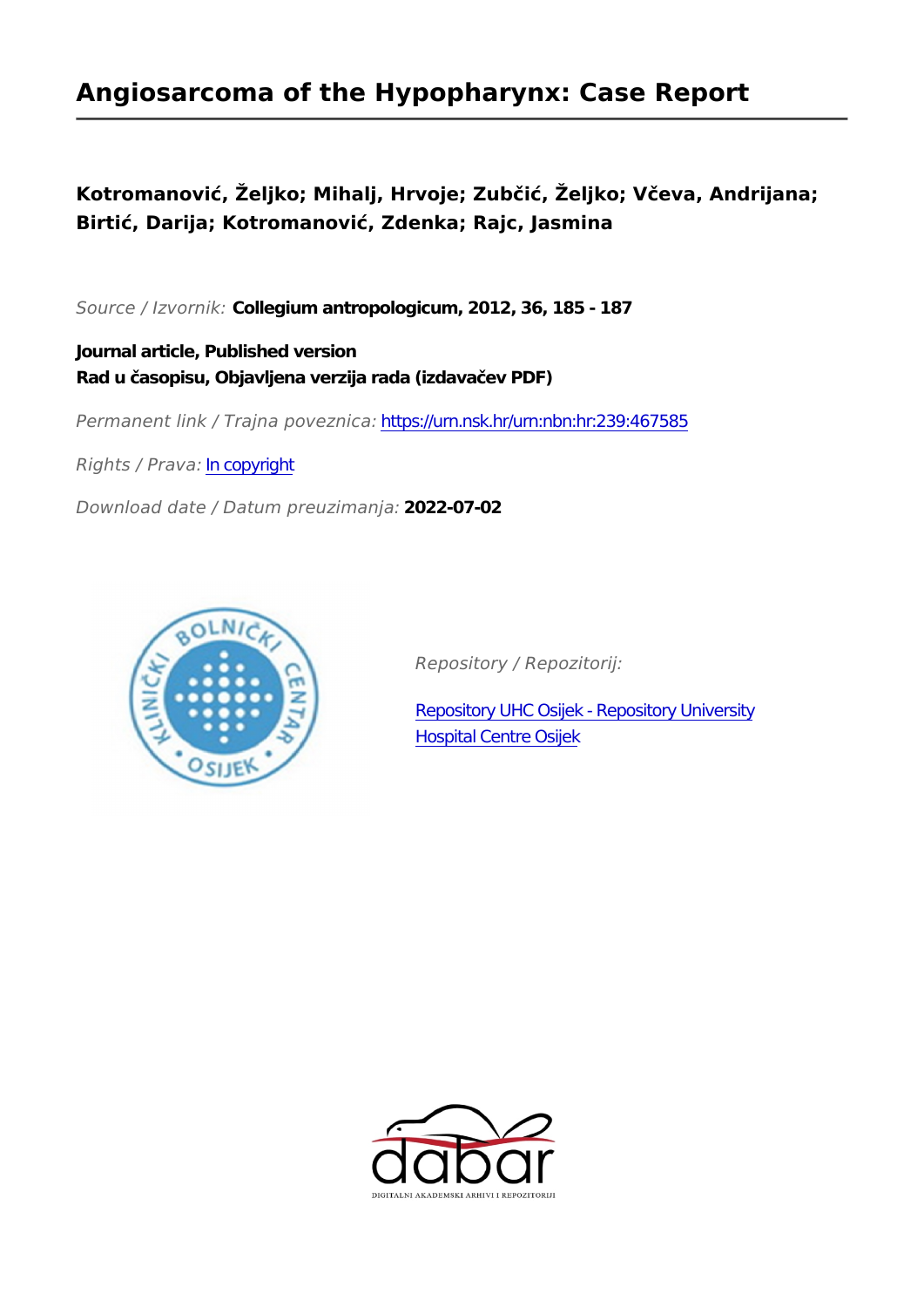# **Angiosarcoma of the Hypopharynx: Case Report**

#### Željko Kotromanović<sup>1</sup>, Hrvoje Mihalj<sup>1</sup>, Željko Zubčić<sup>1</sup>, Andrijana Včeva<sup>1</sup>, Darija Birtić<sup>1</sup>, **Zdenka Kotromanovi}2 and Jasmina Rajc3**

<sup>1</sup> »J. J. Strossmayer« University, Osijek University Hospital Centre, Department of Otorhinolaryngology and Head and Neck Surgery, Osijek, Croatia

2 »J. J. Strossmayer« University, Osijek University Hospital Centre, Department of Oncology and Radiotherapy, Osijek, Croatia

3 »J. J. Strossmayer« University, Osijek University Hospital Centre, Department of Pathology and Forensic medicine, Osijek,

Croatia

# **ABSTRACT**

Angiosarcomas are malignant neoplasias of rapid growth that emerge from endothelial cells. They are rarely found in the area of the head and neck and account less than 0.1% of all head and neck malignancies. In some cases it has been linked to trauma, radiation and angiectasia but the etiology mainly remains unknown. Here we report a case of angiosarcoma of pyriform sinus manifested by dysphagia and dysphonia. The patient underwent endoscopic hypopharyngeal excision followed by radiation therapy with a good result. Our patient remains tumor free after two years. The purpose of this article is to add another case of primary angiosarcoma of a rare site, the hypopharynx.

*Key words: angiosarcoma, hypopharynx, immunohistochemistry, factor VIII*

#### **Introduction**

Angiosarcomas are malignant neoplasias of rapid growth that develop from endothelial cells<sup>1,2</sup>. It is also known as malignant hemangioendothelioma, angioblastoma, hemangiosarcoma and intravascular endothelioma. They are rarely found in the area of the head and neck and account less than 0.1% of all head and neck malignancies. They represent 2% of all sarcomas and only  $1-4\%$  are located in the upper aerodigestive tract<sup>3,4</sup>. The causes are unknown, even if, in some cases, it is believed to be linked to trauma, radiation and angiectasia. It may be multifocal in origin. Although it can be found throughout the human body and affect various organs and structures, the extremities are the most commonly involved sites. Angiosarcoma of the head and neck is very rare and when it does occur in this region, the scalp and facial skin are the most common sites of origin.

#### **Case Report**

A 75-year-old male came to our clinic with <sup>a</sup> month history of dysphagia and dysphonia. During physical examination, a smooth purplish exofitic tumor,  $2 \times 2$  cm in size, on <sup>a</sup> narrow base located in the right pyriform sinus area was identified. A CT scan showed <sup>a</sup> nonenhanced derwent endoscopic hypopharyngeal excision in general anesthesia. We performed intraoperative histological biopsy, and there was no tumor cells left in mucosa. The operation was followed by radiation therapy with <sup>a</sup> good result. A biopsy revealed an intermediate-grade angiosarcoma. Immunohistochemical evaluation by means of markers, such as vimentin and factor VIII, offered <sup>a</sup> significant contribution to the diagnosis of angiosarcoma. Microscopic review of the specimen revealed an elongated fusiform nucleus cells with atypia which were also observed between the vascular areas (Figure 1). Immunohistochemical stain with Factor VIII revealed <sup>a</sup> clear membranous positivity in tumor cells (Figure 2). The final diagnosis was an intermediate-grade angiosarcoma. The patient continues symptom-free and with no evidence of local or distant metastasis 2 years after initial treatment in 2009.

tumor in the right pyriform sinus area. The patient un-

#### **Discussion**

Appearance of angiosarcoma in the head and neck region is very rare, and in these few cases it has been shown mostly to affect the scalp and facial skin. Only 16

Received for publication October 15, 2011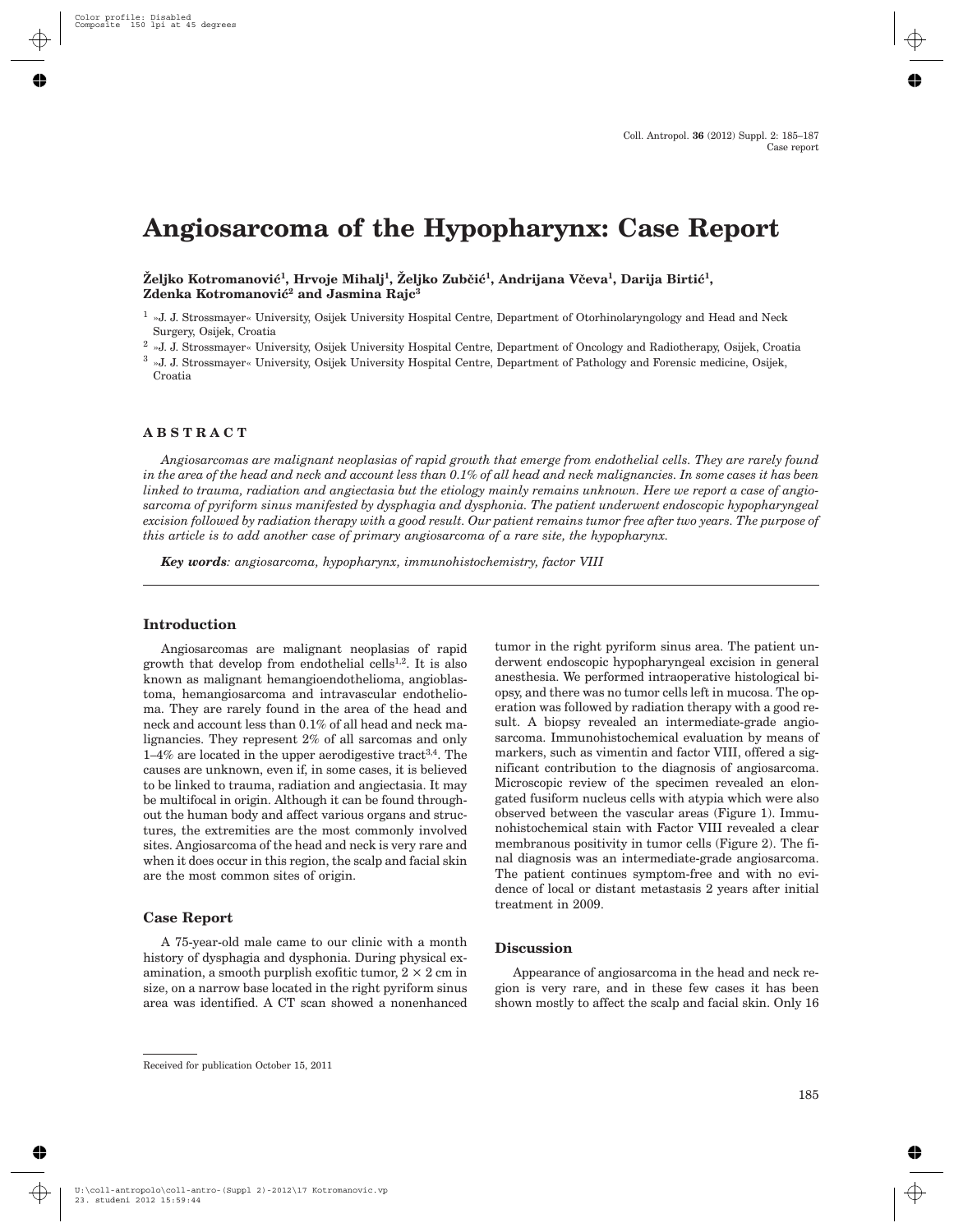

*Fig. 1. (HE original magnification 100x) Showing typical angiosarcoma histological finding. Solid growth of markedly atypical epitheloid and spindle cells with only focal evidence of vascular differentiation.*



*Fig. 2. (Factor VIII original magnification 200x). Immunohistochemical stain with Factor VIII reveals <sup>a</sup> clear membranous positivity in tumor cells.*

cases of upper aerodigestive angiosarcomas have been reported since 1977<sup>5</sup> in the world. Symptoms are non-specific: previous radiation exposure is frequently noted,

## **REFERENCES**

1. VELEGRAKIS GA, PANAYIOTIDES JG, SKOULAKIS CE, PAPA-DAKIS CE, PAPADAKIS DG, BIZAKIS JG, HELIDONIS ES, J Laryngol Otol, 114 (5) (2000) 381. DOI: 10.1258/0022215001905634 — 2. KURIEN M, NAIR S, THOMAS S, J Laryngol Otol, 103 (9) (1989) 874. DOI: 10. 1017/S0022215100110369 — 3. RUFUS MJ, POEN JC, TRAN LM, FU YS, JULLIARD GF, Cancer, 77 (1996) 2400. — 4. PISANI P, KRENGLI M, RAMPONI A, OLINA M, PIA M, J Laryngol Otol, 108 (1994) 905. DOI: 10.1017/S0022215100128476 — 5. TREVINO-GONZALEZ JL, SANTOS-LARTIGUE R, GONZALEZ-ANDRADE B, VILLAGOMEZ-ORTIZ VJ, VILLEGAS M, VENEGAS-GARCIA EM, Cases Journal, 2 (2009) 104. — 6. MAHESHWARI GK, BABOO HA, PATEL MH, GOPAL U, WADHWA K, Turk J Canc, 4 (2004) 34. — 7. LOOS ET AL., The Laryngoscope, 111 whereas the period of time for the presence of symptoms is short, usually one month. Tumours demonstrate the typical histomorphologic features of angiosarcoma in other soft tissue sites. Tumor cells are consistently positive with Factor VIII-related antigen, CD34 and CD316. Our patient presented with <sup>a</sup> month history of dysphagia and dysphonia. Etiology is unknown and has been associated to certain risk factors such as chronic lymphedema, radiotherapy, vinyl chloride exposure, trauma and telangiectatic skin lesions.

Histological diagnosis is not always straightforward, as this neoplasm may be misdiagnosed as other vascular tumours (Kaposi's sarcoma, haemangiopericytoma), as non-neoplastic lesions (granulomas secondary to intubation) and as poorly differentiated squamous cell carcinoma7. In addition, appearance on unusual locations can lead to misdiagnosis. The histology of aerodigestive angiosarcomas is similar to that of angiosarcomas at other locations. It is characterized by multiple vascular anastomosis, sometimes having solid necrotic or hemorrhagic areas, particularly in high-grade tumors. The neoplastic vessels present atypical endothelium with prominent hyperchromatic nuclei and can be classified in high or low grade based on their microscopic appearance<sup>8</sup>. Diagnosis of angiosarcoma is established by pathological examination of the biopsy using hematoxylin-eosin staining. However, immunohistochemical staining with CD34 and factor VIII antigen is often required. Factor VIII-like antigen is synthesized in vascular endothelial cells and CD34 is specifically stained in vascular endothelial cells $9-11$ . Radical surgery with ample margins is the treatment of choice in patients with head and neck angiosarcoma. Free margins are the best prognostic factor for avoiding recurrence12. Aerodigestive angiosarcomas have <sup>a</sup> better prognosis than angiosarcomas of other locations due to better cell differentiation and the presence of early symptoms. Recurrence can occur because of tumor tissue left during resection. Radical surgery followed by radiotherapy has been suggested as the treatment of choice. Good outcome in the case of our patient once more confirms the value of proposed therapy.

(2001) 1197. DOI: 10.1097/00005537-200107000-00012 — 8. KAZUTO F, KENJI D, SHINOBU K, GOU T, JUNJI A, MASAYO U, MAKOTO H, WATARU O, Otolaryngology-Head and Neck Surgery, 134 (2006) 886. — 9. WONG KF, SO CC, WONG N, SIU LL, KWONG YL, CHAN JK, Cancer Genet Cytogenet, 129 (2001) 64. DOI: 10.1016/S0165-4608(01)00431-9 — 10. KIMURA Y, TANAKA S, FURUKAWA M, J Laryngol Otol 106 (1992) 368. DOI: 10.1017/S0022215100119528 — 11. GNEPP DR, 1ST Edition, Philadelphia: Saunders 120 (2001). — 12. LEZAMA-DEL VALLE P, GER-ALD WL,TSAI J, MEYERS P, LA QUAGLIA MP, Cancer, 83 (1998) 1634. DOI: 10.1002/(SICI)1097-0142(19981015)83:8<1634::AID-CNCR20>  $3.3$  CO $\cdot$ 2-J